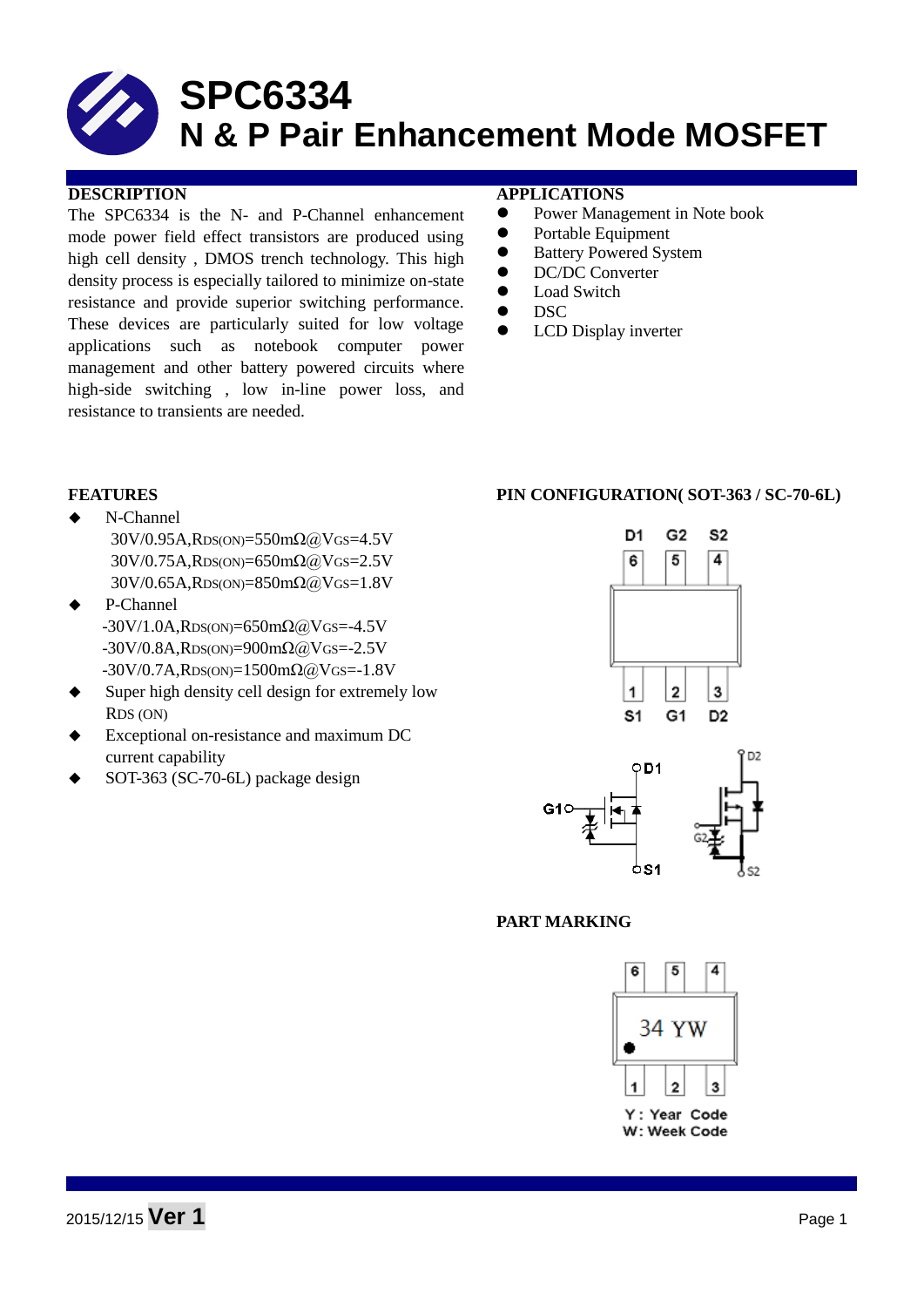

| PIN DESCRIPTION |                |                    |  |  |  |  |
|-----------------|----------------|--------------------|--|--|--|--|
| Pin             | <b>Symbol</b>  | <b>Description</b> |  |  |  |  |
|                 | S <sub>1</sub> | Source 1           |  |  |  |  |
|                 | G1             | Gate 1             |  |  |  |  |
| 3               | D2             | Drain 2            |  |  |  |  |
|                 | S <sub>2</sub> | Source 2           |  |  |  |  |
|                 | G2             | Gate 2             |  |  |  |  |
| h               | D              | Drain1             |  |  |  |  |

#### **ORDERING INFORMATION**

| <b>Part Number</b> | <b>Package</b> | <b>Marking</b><br>Part |
|--------------------|----------------|------------------------|
| SPC6334S36RGB      | SOT-363        | 34YW                   |

 $\frac{1}{2}$  Week Code : A ~ Z( 1 ~ 26); a ~ z( 27 ~ 52)

※ SPC6334S36RGB : Tape Reel ; Pb – Free ; Halogen -Free

### **ABSOULTE MAXIMUM RATINGS**

(TA=25℃ Unless otherwise noted)

| <b>Parameter</b>                             |                     | <b>Symbol</b>    | <b>Typical</b> |                  |                    |  |
|----------------------------------------------|---------------------|------------------|----------------|------------------|--------------------|--|
|                                              |                     |                  | N-Channel      | <b>P-Channel</b> | Unit               |  |
| Drain-Source Voltage                         |                     | <b>VDSS</b>      | 30             | $-30$            | V                  |  |
| Gate – Source Voltage                        |                     | <b>VGSS</b>      | $\pm 12$       | ±12              | V                  |  |
| Continuous Drain Current $(TJ=150^{\circ}C)$ | $TA = 25$ °C        |                  | 1.2            | $-0.45$          |                    |  |
|                                              | $Ta=80^{\circ}C$    | I <sub>D</sub>   | 0.9            | $-0.35$          | A                  |  |
| <b>Pulsed Drain Current</b>                  | <b>IDM</b>          | 4                | $-1.0$         | A                |                    |  |
| Continuous Source Current(Diode Conduction)  |                     | <b>Is</b>        | 0.6            | $-0.3$           | A                  |  |
|                                              | $TA = 25$ °C        |                  | 0.3            |                  |                    |  |
| <b>Power Dissipation</b>                     | $Ta=70^{\circ}C$    | $P_{D}$          |                | 0.19             | W                  |  |
| <b>Operating Junction Temperature</b>        |                     | TJ               | $-55/150$      |                  | $\rm ^{\circ}C$    |  |
| <b>Storage Temperature Range</b>             |                     | <b>TSTG</b>      | $-55/150$      |                  | $\rm ^{\circ}C$    |  |
| Thermal Resistance-Junction to Ambient       | $T \leq 10$ sec     | R <sub>0JA</sub> | 360            | 360              | $\rm ^{\circ}$ C/W |  |
|                                              | <b>Steady State</b> |                  | 400            | 400              |                    |  |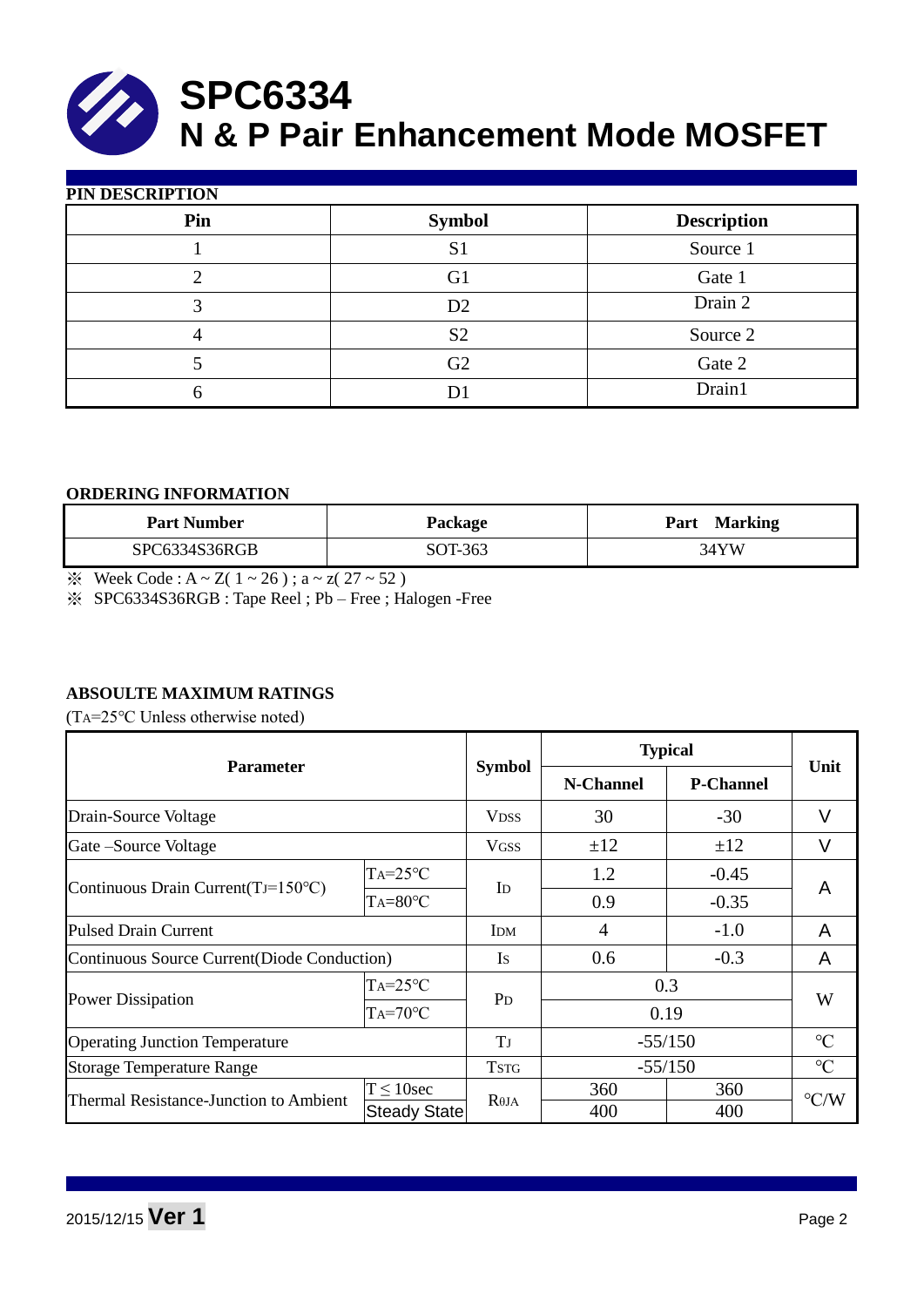# **ELECTRICAL CHARACTERISTICS**

(TA=25℃ Unless otherwise noted)

| <b>Parameter</b>                | <b>Symbol</b>          | <b>Conditions</b>                                                                                |                        |         | <b>Typ</b>     | Max.           | Unit         |  |
|---------------------------------|------------------------|--------------------------------------------------------------------------------------------------|------------------------|---------|----------------|----------------|--------------|--|
| <b>Static</b>                   |                        |                                                                                                  |                        |         |                |                |              |  |
| Drain-Source Breakdown          |                        | $V$ GS=0V,ID= $250$ uA                                                                           | $N-Ch$                 | 30      |                |                | $\mathbf{V}$ |  |
| Voltage                         | V(BR)DSS               | $\overline{V_{GS}=0}V$ , ID=-250uA                                                               | P-Ch                   | $-30$   |                |                |              |  |
| Gate Threshold Voltage          | $V$ GS(th)             | $VDS=VGS$ , ID=250uA                                                                             | $N-Ch$                 | 0.35    |                | 1.0            |              |  |
|                                 |                        | $VDS=VGS$ , ID=-250uA                                                                            | P-Ch                   | $-0.35$ |                | $-1.0$         |              |  |
|                                 |                        | $VDS=0V$ , $VGS=\pm 12V$                                                                         | $N-Ch$                 |         |                | 30             | uA           |  |
| Gate Leakage Current            | <b>IGSS</b>            | $VDS=0V$ , $VGS=\pm 12V$                                                                         | P-Ch                   |         |                | $-30$          |              |  |
|                                 |                        | $VDS = 24V$ , $VGS = 0V$                                                                         | $N-Ch$                 |         |                | $\mathbf{1}$   | uA           |  |
| Zero Gate Voltage Drain         |                        | $V_{DS=-}$ 24V, $V_{GS=}$ OV                                                                     | P-Ch                   |         |                | $-1$           |              |  |
| Current                         | IDSS                   | $TJ = 55^{\circ}C$<br>$V_{DS} = 24V$ , $V_{GS} = 0V$                                             | $N$ -Ch                |         |                | $\overline{5}$ |              |  |
|                                 |                        | $V_{DS} = -24V$ , $V_{GS} = 0V$<br>$TJ=55^{\circ}C$                                              | P-Ch                   |         |                | $-5$           |              |  |
|                                 |                        | $VDS2 4.5V1VGS = 5V$                                                                             | $N$ -Ch                | 0.7     |                |                | A            |  |
| <b>On-State Drain Current</b>   | ID(on)                 | $VDS \le -4.5V$ , $VGS = -5V$                                                                    | P-Ch                   | $-0.7$  |                |                |              |  |
|                                 |                        | $V$ GS=4.5V,ID=0.95A                                                                             | $N$ -Ch                |         | 0.45           | 0.55           |              |  |
|                                 |                        | $V$ GS=-4.5V,ID=-0.45A                                                                           | P-Ch                   |         |                | 0.65           | $\Omega$     |  |
|                                 |                        | $V$ GS=2.5V,ID=0.75A                                                                             | $N$ -Ch                |         | 0.50           | 0.65           |              |  |
| Drain-Source On-Resistance      | $RDS$ (on)             | $V$ GS=-2.5V,ID=-0.35A                                                                           | P-Ch                   |         |                | 0.90           |              |  |
|                                 |                        | $V$ GS=1.8V,ID=0.65A                                                                             | $N$ -Ch                |         | 0.70           | 0.85           |              |  |
|                                 |                        | $V$ GS=-1.8V,ID=-0.25A                                                                           | P-Ch                   |         |                | 1.50           |              |  |
|                                 | gfs                    | $VDS=10V$ , ID=0.4A                                                                              | $N$ -Ch                |         | 1.0            |                | S            |  |
| <b>Forward Transconductance</b> |                        | $V$ DS=-10V, ID=-0.25A                                                                           | P-Ch                   |         | 0.4            |                |              |  |
|                                 |                        | $Is=0.15A$ , $VGS=0V$                                                                            | $N$ -Ch                |         | 0.8            | 1.2            | V            |  |
| Diode Forward Voltage           | <b>V</b> <sub>SD</sub> | $Is=0.15A$ , $VGS=0V$<br>P-Ch                                                                    |                        |         | $-0.8$         | $-1.2$         |              |  |
| <b>Dynamic</b>                  |                        |                                                                                                  |                        |         |                |                |              |  |
| <b>Total Gate Charge</b>        | Qg                     |                                                                                                  | $N$ -Ch                |         | 1.2            | 1.5            |              |  |
|                                 |                        | N-Channel                                                                                        | P-Ch                   |         | 1.5            | 2.0            |              |  |
|                                 | Qgs                    | $VDS=10V$ , $VGS=4.5V$ , $ID=0.6A$                                                               | $N-Ch$                 |         | 0.2            |                |              |  |
| Gate-Source Charge              |                        | P-Channel                                                                                        | P-Ch                   |         | 0.3            |                | nC           |  |
| Gate-Drain Charge               | Qgd                    | $VDS = -10V$ , $VGS = -4.5V$ , $ID = -0.6A$                                                      | $N$ -Ch                |         | 0.3            |                |              |  |
|                                 |                        |                                                                                                  | P-Ch                   |         | 0.35           |                |              |  |
| Turn-On Time                    | $td($ on $)$           |                                                                                                  | $N\text{-}\mathrm{Ch}$ |         | $\mathfrak{S}$ | $10\,$         |              |  |
|                                 |                        | N-Channel                                                                                        | P-Ch                   |         | 5              | 10             |              |  |
|                                 | tr                     | $VDD=10V, RL=10\Omega, ID=0.5A$                                                                  | $N-Ch$                 |         | 8              | 15             |              |  |
|                                 |                        | VGEN=4.5V, RG=6 $\Omega$                                                                         | P-Ch                   |         | 15             | 25             | nS           |  |
|                                 | $td($ off $)$          | P-Channel                                                                                        | $N$ -Ch                |         | 10             | 18             |              |  |
|                                 |                        | V <sub>DD</sub> =-10V,RL=10 $\Omega$ ,J <sub>D</sub> =-0.5A<br>P-Ch<br>VGEN=-4.5V, RG=6 $\Omega$ |                        |         | 8              | 15             |              |  |
| Turn-Off Time                   |                        |                                                                                                  |                        |         | 1.2            | 2.8            |              |  |
|                                 | tf                     |                                                                                                  | $N-Ch$<br>P-Ch         |         |                |                |              |  |
|                                 |                        |                                                                                                  |                        |         | 1.4            | 1.8            |              |  |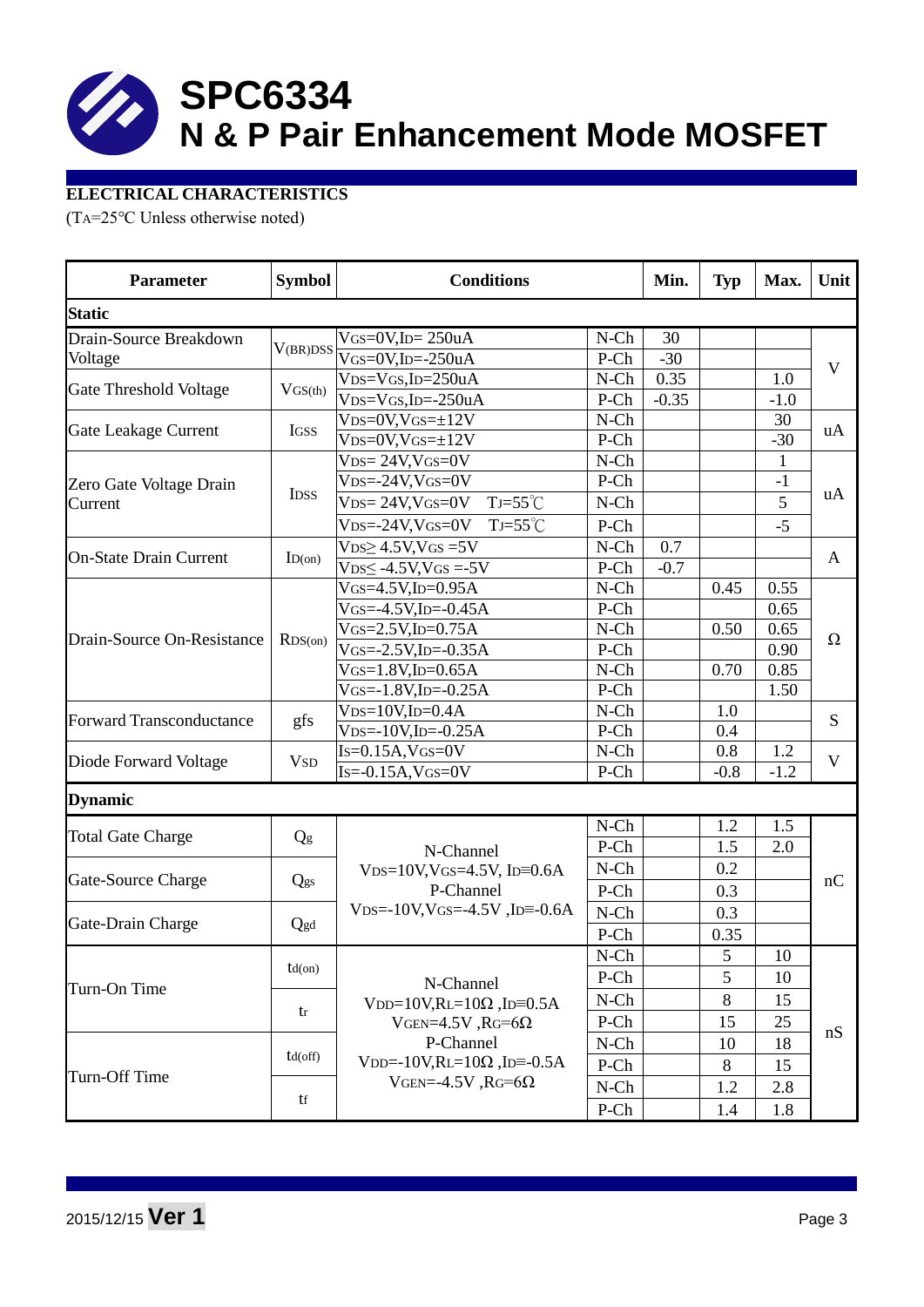## **TYPICAL CHARACTERISTICS ( N-Channel )**

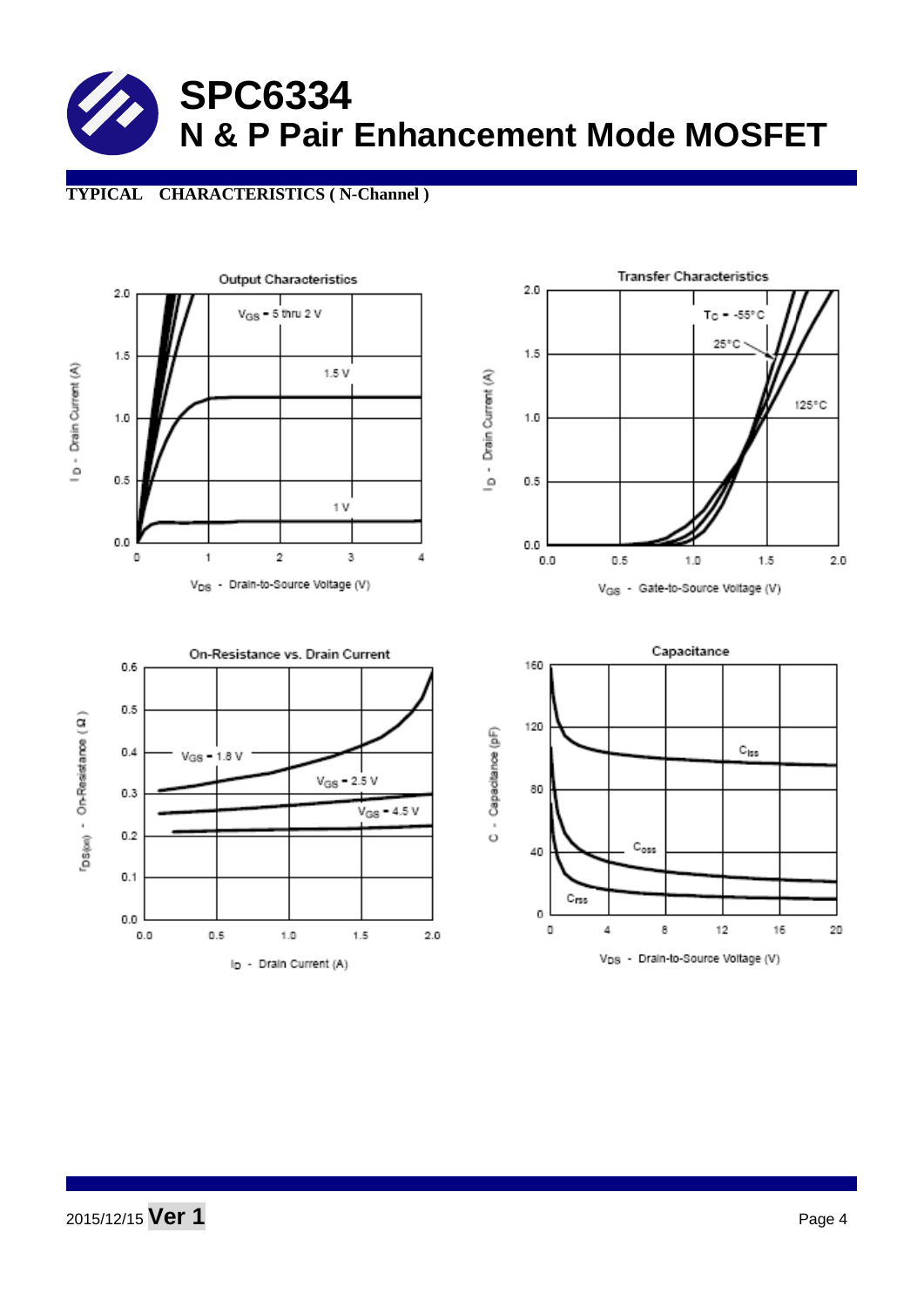## **TYPICAL CHARACTERISTICS ( N-Channel )**

![](_page_4_Figure_2.jpeg)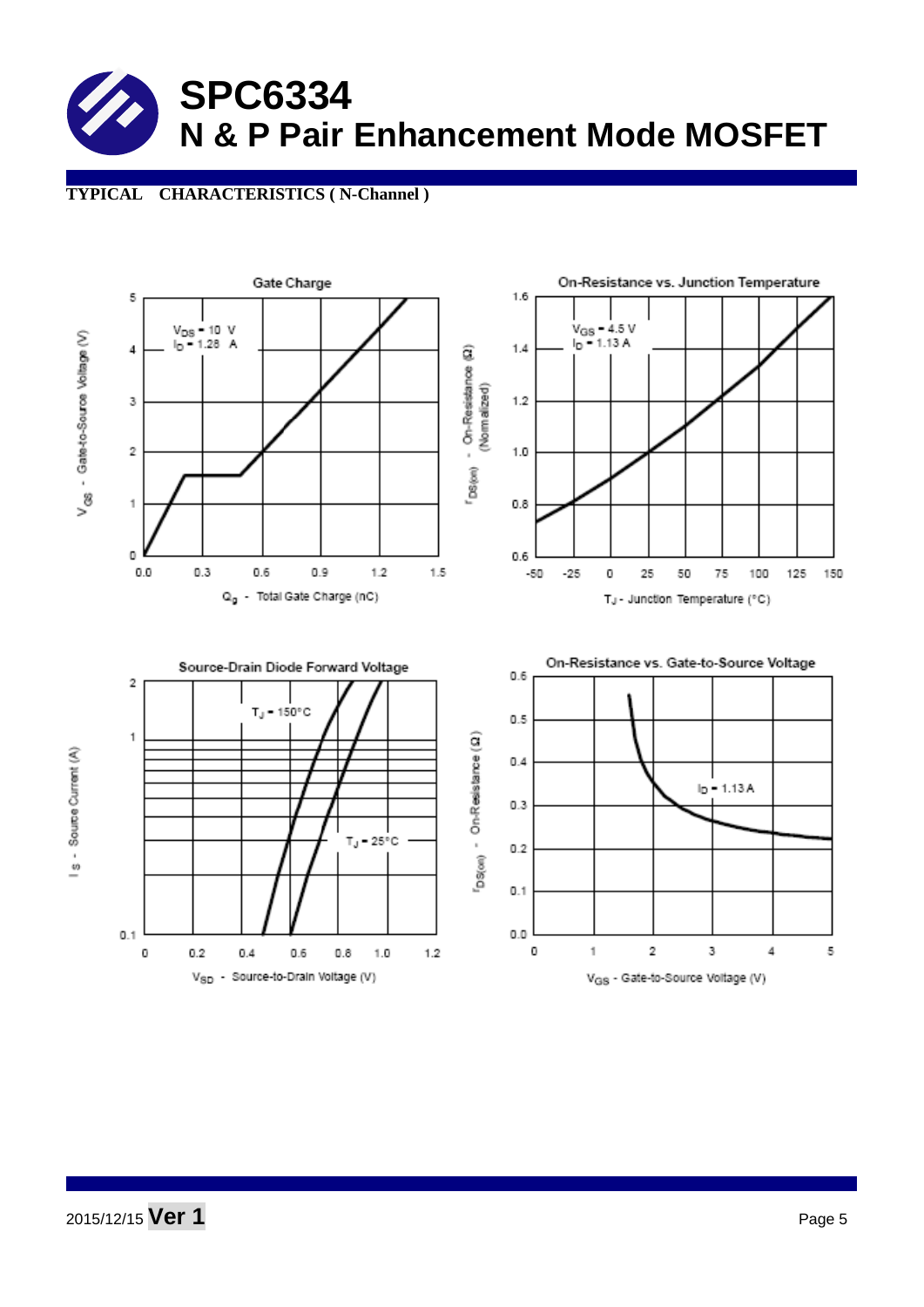# **TYPICAL CHARACTERISTICS ( N-Channel )**

![](_page_5_Figure_2.jpeg)

Normalized Thermal Transient Impedance, Junction-to-Foot

![](_page_5_Figure_4.jpeg)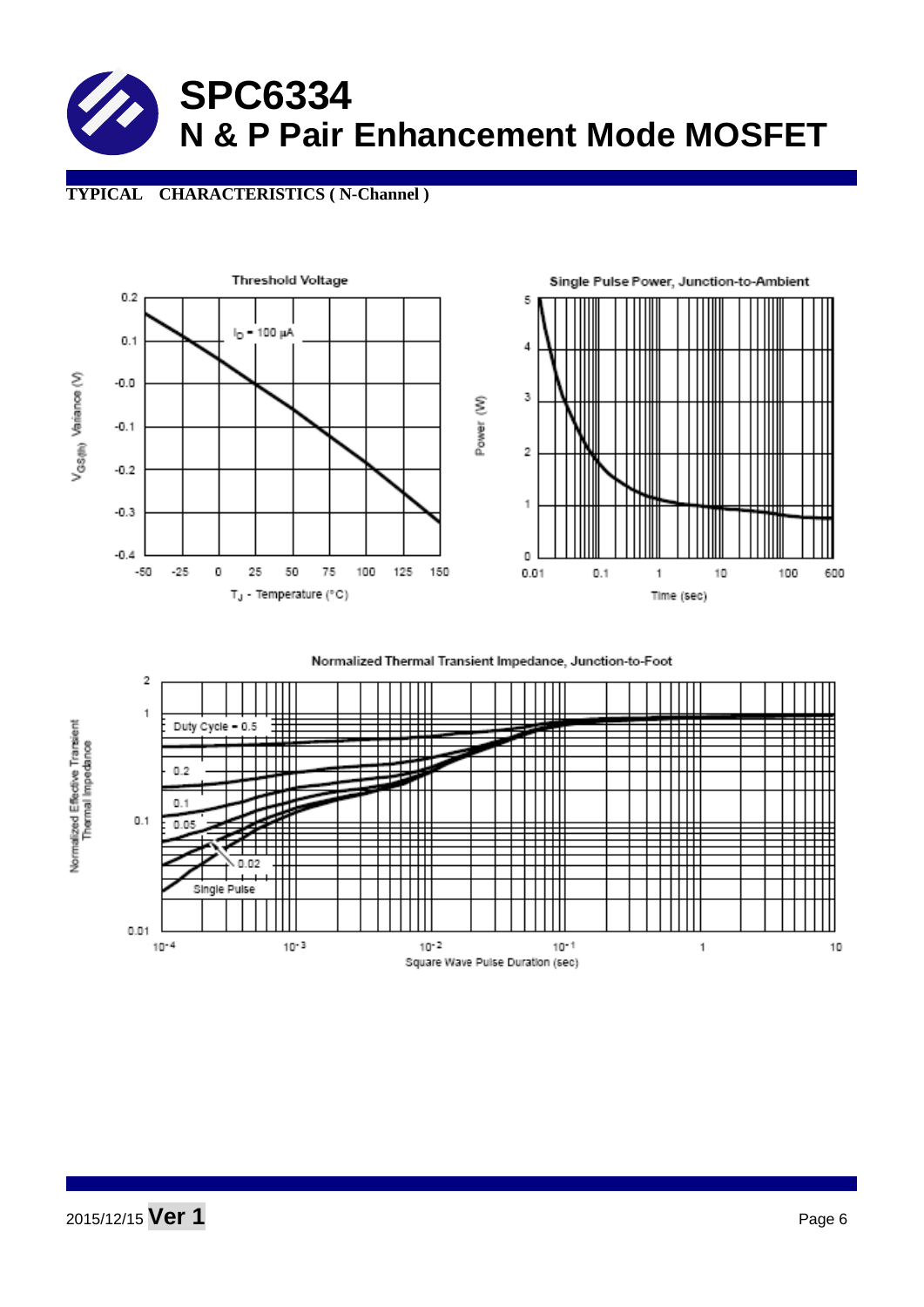## **TYPICAL CHARACTERISTICS ( P-Channel )**

![](_page_6_Figure_2.jpeg)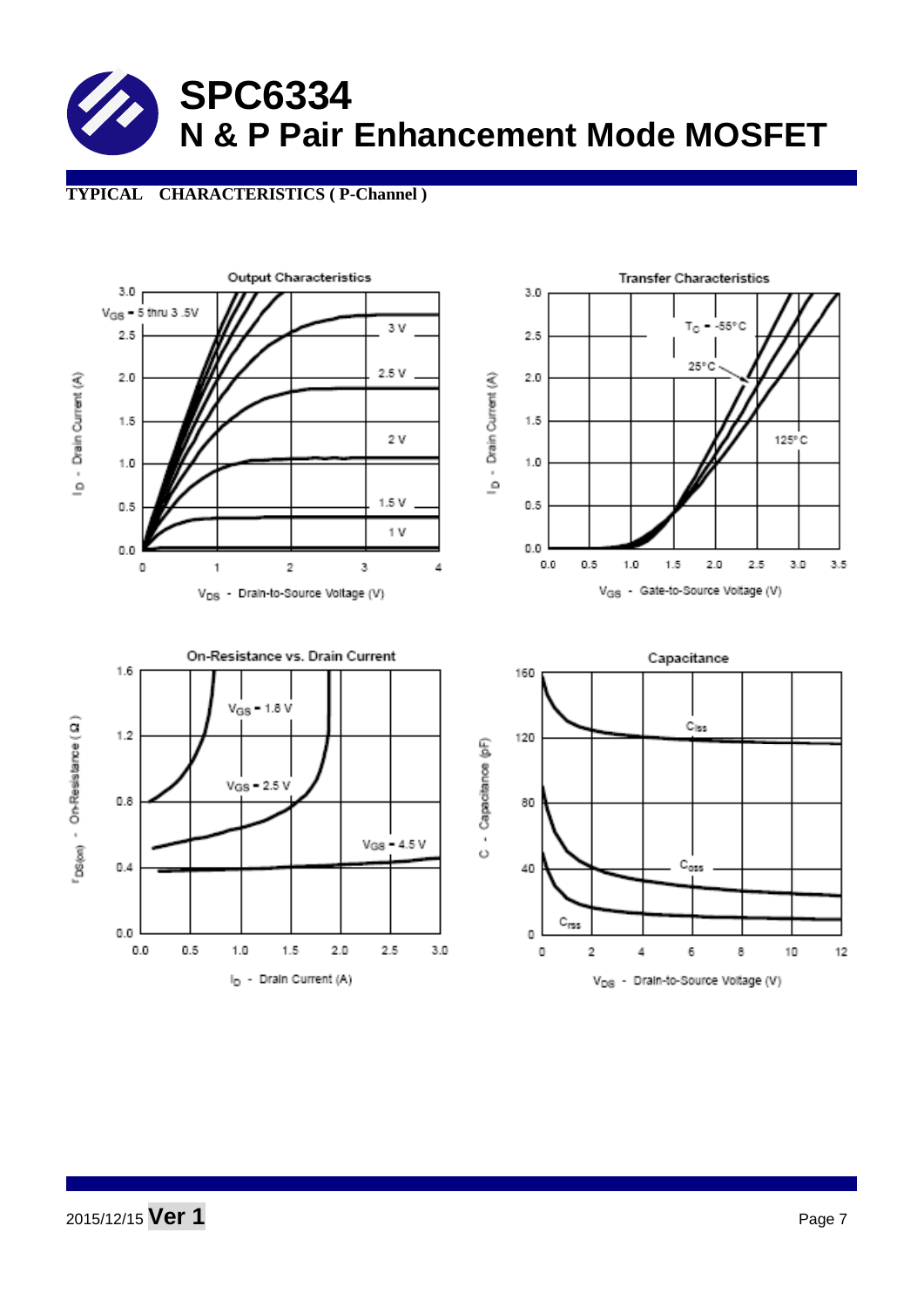# **TYPICAL CHARACTERISTICS ( P-Channel )**

![](_page_7_Figure_2.jpeg)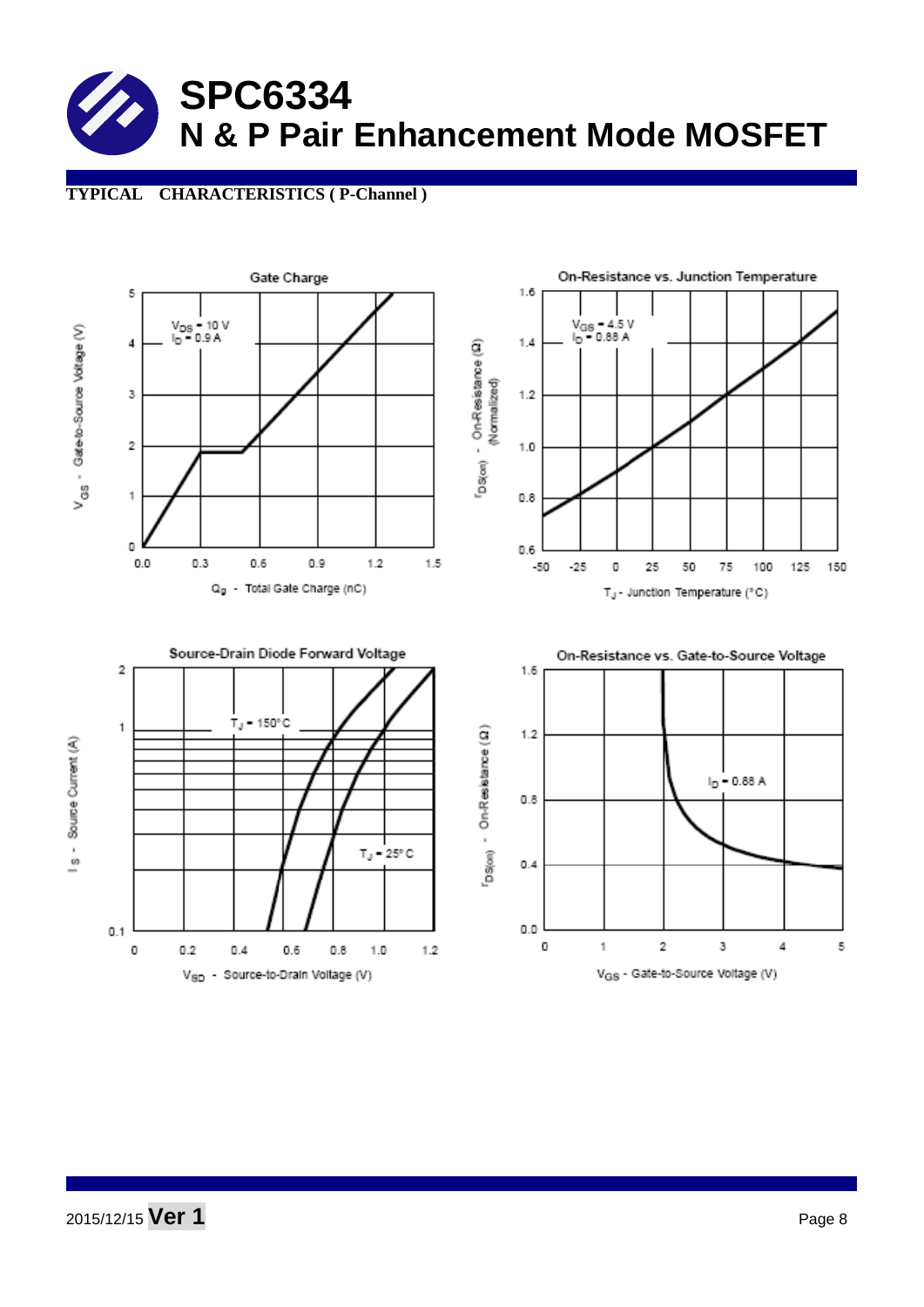![](_page_8_Picture_0.jpeg)

### **TYPICAL CHARACTERISTICS ( P-Channel )**

![](_page_8_Figure_2.jpeg)

Normalized Thermal Transient Impedance, Junction-to-Foot

![](_page_8_Figure_4.jpeg)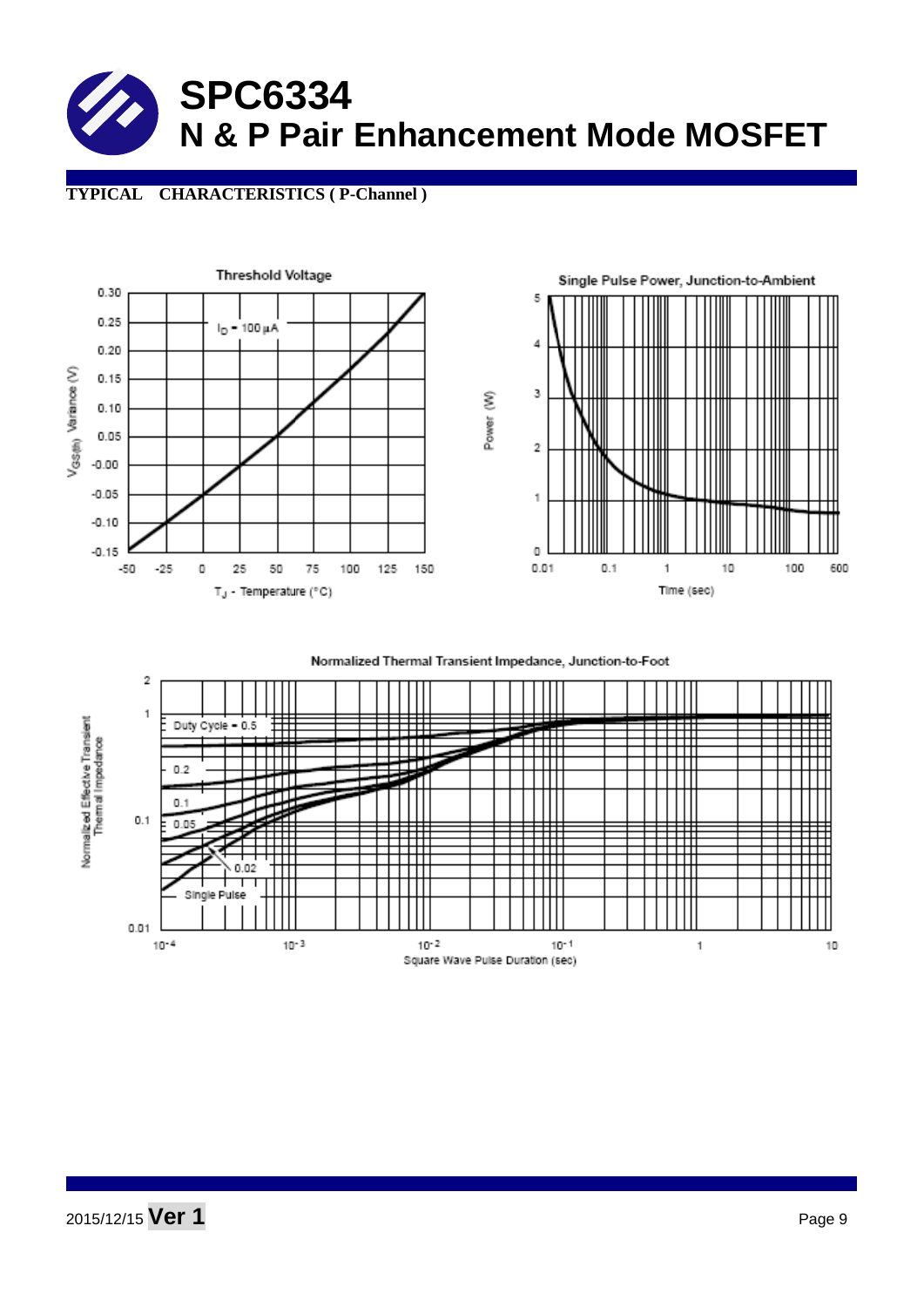![](_page_9_Picture_0.jpeg)

# **SOT-363 PACKAGE OUTLINE**

![](_page_9_Figure_2.jpeg)

![](_page_9_Figure_3.jpeg)

![](_page_9_Figure_4.jpeg)

|        |           | <b>Dimensions In Millimeters</b> | Dimensions In Inches |           |  |
|--------|-----------|----------------------------------|----------------------|-----------|--|
| Symbol | Min       | Max                              | Min                  | Max       |  |
| Α      | 0.900     | 1.100                            | 0.035                | 0.043     |  |
| A1     | 0.000     | 0.100                            | 0.000                | 0.004     |  |
| A2     | 0.900     | 1.000                            | 0.035                | 0.039     |  |
| b      | 0.150     | 0.350                            | 0.006                | 0.014     |  |
| с      | 0.080     | 0.150                            | 0.003                | 0.006     |  |
| D      | 2.000     | 2.200                            | 0.079                | 0.087     |  |
| E      | 1.150     | 1.350                            | 0.045                | 0.053     |  |
| E1     | 2.150     | 2.450                            | 0.085                | 0.096     |  |
| е      | 0.650 TYP |                                  |                      | 0.026 TYP |  |
| e1     | 1.200     | 1.400                            | 0.047                | 0.055     |  |
|        | 0.525 REF |                                  | 0.021 REF            |           |  |
| L1     | 0.260     | 0.460                            | 0.010                | 0.018     |  |
| θ      | О°        | 8°                               | О°                   | 8°        |  |